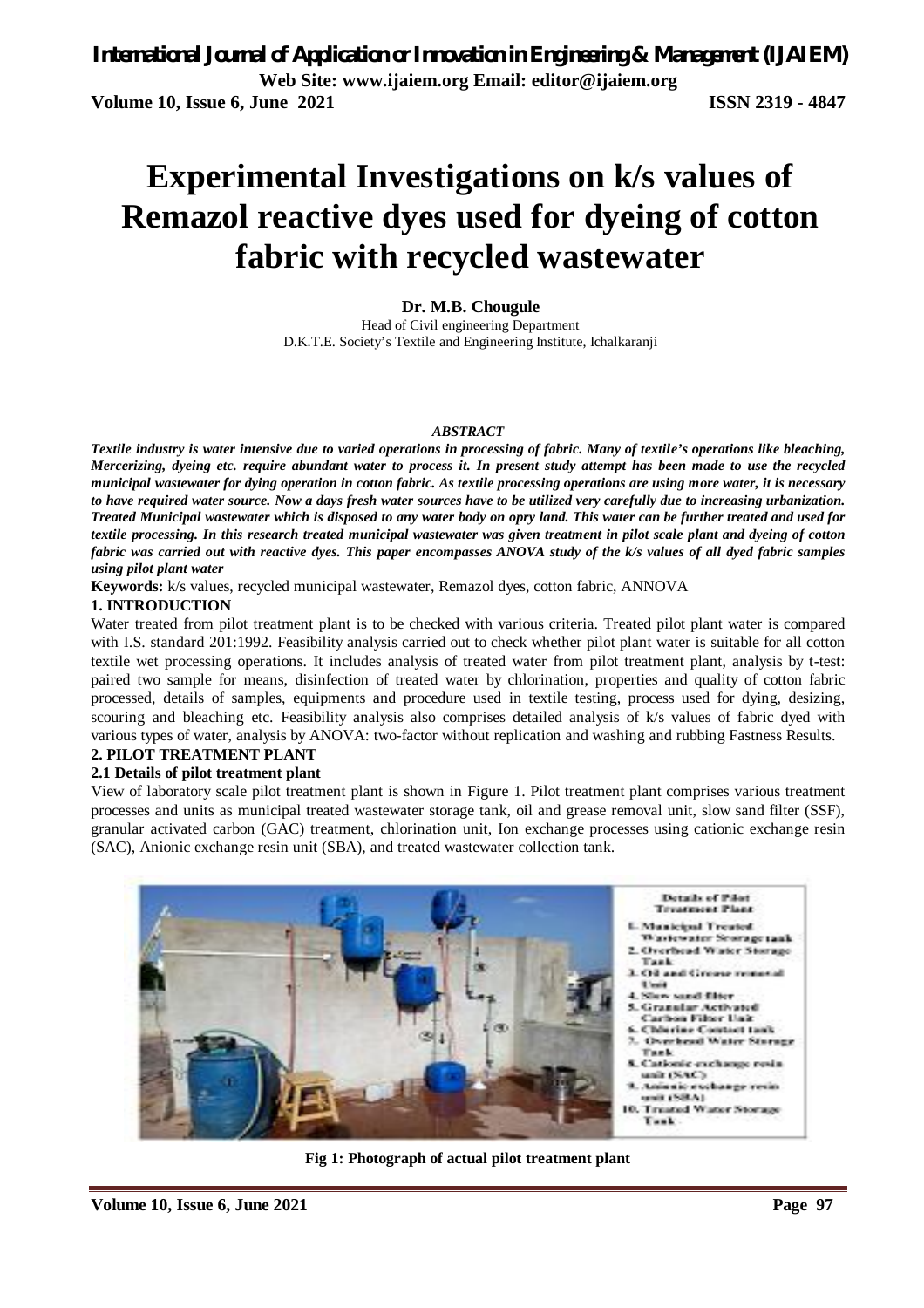# *International Journal of Application or Innovation in Engineering & Management (IJAIEM)* **Web Site: www.ijaiem.org Email: editor@ijaiem.org**

### **Volume 10, Issue 6, June 2021 ISSN 2319 - 4847**

### **2.2 Types of dyes used in the analysis**

The industries in Ichalkaranji are mostly using reactive dyes for cotton fabric. In this work three types of reactive dyes are used which are used in actual practice. Reactive dyes used of three categories cold brand, hot brand and Remazol brand. Material to liquor ratio (MLR) used for the process is 1:20. Dyeing process was carried out with dyes mentioned here with 0.5%, 1.5% and 2.5% shades. For fixation of dyes in the process Sodium Carbonate is used in cold and hot brand dyes. Sodium hydroxide is used for fixation of Remazol reactive dyes. Table 1 shows types of dyes used in the analysis. Fig. 2 shows photograph of various dyes used in the experimentation.

| S. N | Category      | Type of dye               |
|------|---------------|---------------------------|
|      |               | Remazol red RB            |
|      | Remazol brand | Remazol golden yellow RNL |
|      |               | Remazol turquoise blue G  |





**Fig 2: Photograph of various dyes used in the experimentation**

### **2.3 k/s values of fabric dyed with various types of water**

It is observed that k/s values of cotton fabric dyed by using pilot plant water are higher than other two types of water used for dyeing i.e., ground water and tap water. k/s values found increasing with increase in dye percentage. Analysis is carried out using computer colour matching machine. Percentage shade was checked for dye shade interval of 0.5%. Percentage shades were within range 0.5% to 3.0%.

### **4. GRAPHICAL REPRESENTATION OF PERCENTAGE DYE SHADE AND K/S VALUES**

Following Graphs 1 to 3 shows performance of k/s value of ground water, tap water and pilot plant water. k/s values are increasing with percentage dye shade. On x-axis percentage dye shade is taken from 0.5 % to 3.0%. On y-axis k/s value is taken. k/s values of pilot plant water found superior to ground water and tap water.

### **4.1 Analysis by ANOVA: two-factor without replication**

Analysis of variance (ANOVA) allows researchers to test for differences in the means of several different groups or populations. ANOVA tests the null hypothesis that the means for all of the groups are equal. The name ANOVA stands for Analysis of Variance is used because the original thinking was to try to partition the overall variance in the response to that due to each of the factors and the error. Predictors are now typically called factors which have some number of levels. (Ref: http://www.real-statistics.com.) In following Tables 3, 5 and 7 shows that average k/s values of all dyed fabric samples using pilot plant water are greater than k/s values of other dyed fabric samples using tap water and ground water. P-values of all dyed fabric samples using treated pilot plant water are smaller than 0.05 and positive F values for all samples i.e., for percentage dye shade and water samples indicate that there is significant change in k/s values when used different dyes and water samples. Tables 3, 5 and 7 shows k/s values of cotton fabric dyed with various dyes using percentage shade in evaluation ranges from 0.5 % to 3.0 % with an interval of 0.5 %. From the results obtained it is clear that k/s values fabric samples dyed by using pilot plant water are higher than other two types of water.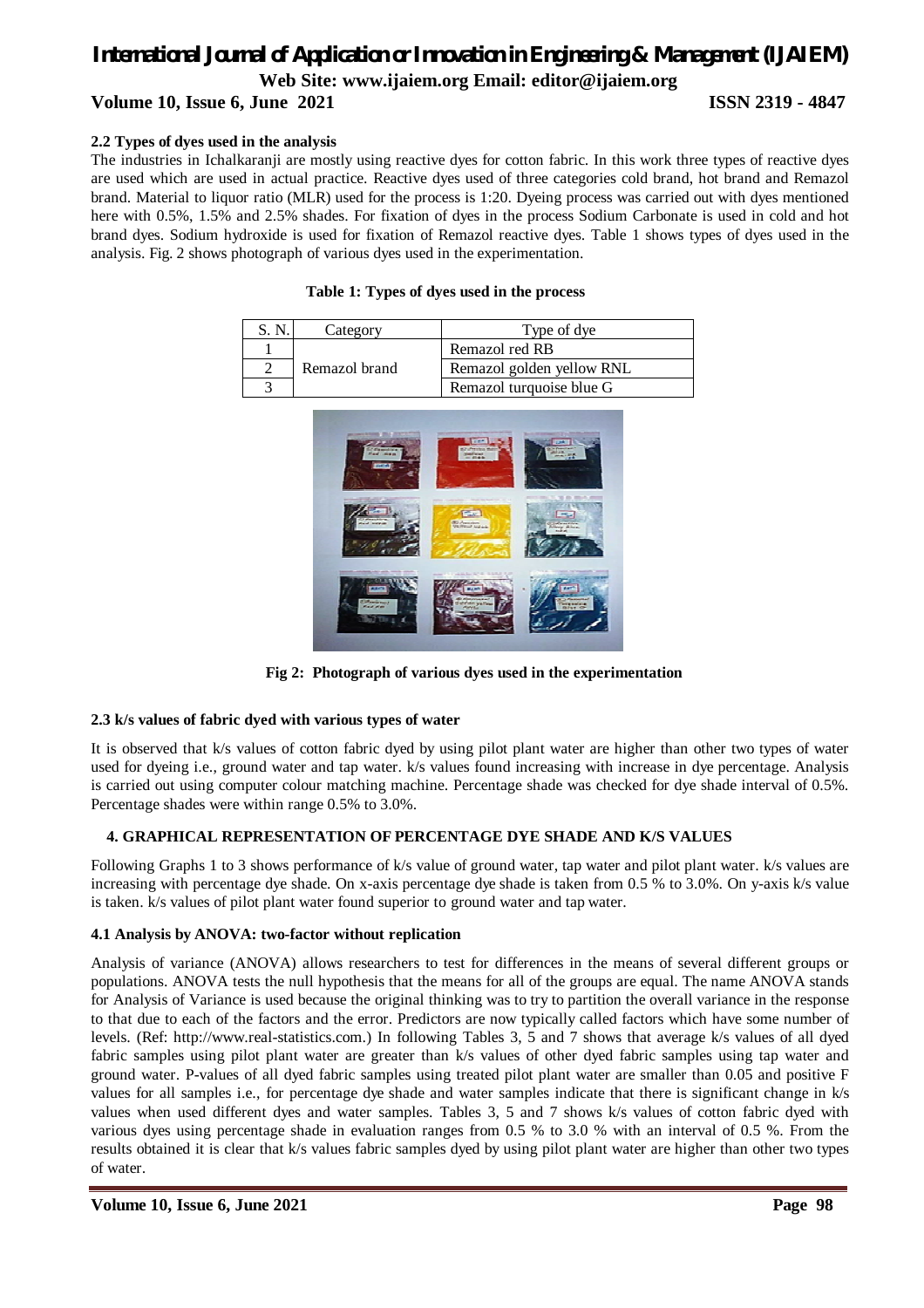|                | $\%$  | k/s values of Remazol reactive dyes            |        |        |  |  |  |  |
|----------------|-------|------------------------------------------------|--------|--------|--|--|--|--|
| S.             | Shade | Remazol red RB                                 |        |        |  |  |  |  |
| N.             |       | Fabric sample                                  |        |        |  |  |  |  |
|                |       | Ground water<br>Pilot plant water<br>Tap water |        |        |  |  |  |  |
|                | 0.5   | 2.1254                                         | 2.2256 | 2.2542 |  |  |  |  |
| $\mathfrak{D}$ | 1.0   | 3.0623                                         | 3.1215 | 3.2654 |  |  |  |  |
| 3              | 1.5   | 4.2356                                         | 4.1253 | 4.2654 |  |  |  |  |
|                | 2.0   | 5.0213                                         | 5.2352 | 5.2652 |  |  |  |  |
| 5              | 2.5   | 6.3875                                         | 6.2353 | 6.4852 |  |  |  |  |
|                | 3.0   | 7.4525                                         | 7.3325 | 7.5462 |  |  |  |  |

#### **Table 3: Dye category: Remazol brand, type of dye: Remazol red RB**





| Summary              | Count     | Sum    | Average | Variance |           |        |
|----------------------|-----------|--------|---------|----------|-----------|--------|
| 0.5                  | 3         | 6.605  | 2.201   | 0.004    |           |        |
|                      | 3         | 9.449  | 3.149   | 0.010    |           |        |
| 1.5                  | 3         | 12.626 | 4.208   | 0.005    |           |        |
| 2                    | 3         | 15.521 | 5.173   | 0.017    |           |        |
| 2.5                  | 3         | 19.108 | 6.369   | 0.016    |           |        |
| 3                    | 3         | 22.331 | 7.443   | 0.011    |           |        |
| Ground water         | 6         | 28.284 | 4.714   | 4.010    |           |        |
| Tap water            | 6         | 28.275 | 4.712   | 3.703    |           |        |
| Pilot plant water    | 6         | 29.081 | 4.846   | 3.941    |           |        |
| <b>ANOVA</b>         |           |        |         |          |           |        |
| Source of Variation  | <b>SS</b> | df     | MS      | F        | P-value   | F crit |
| Percentage dye Shade | 58.215    | 5      | 11.643  | 1924.162 | 1.414E-14 | 3.325  |
| Water samples        | 0.071     | 2      | 0.035   | 5.900    | 0.020     | 4.102  |
| Error                | 0.060     | 10     | 0.006   |          |           |        |
| Total                | 58.347    | 17     |         |          |           |        |

### **Table 4: P and F-values for Remazol red RB**

In above Table 4, P-values 1.414E-14 and 0.020 of all dyed fabric samples using water samples are smaller than 0.05 and positive F-values are 1924.162 and 5.900 for percentage dye shade and water samples indicate that there is significant change in k/s values when used different dyes and water samples.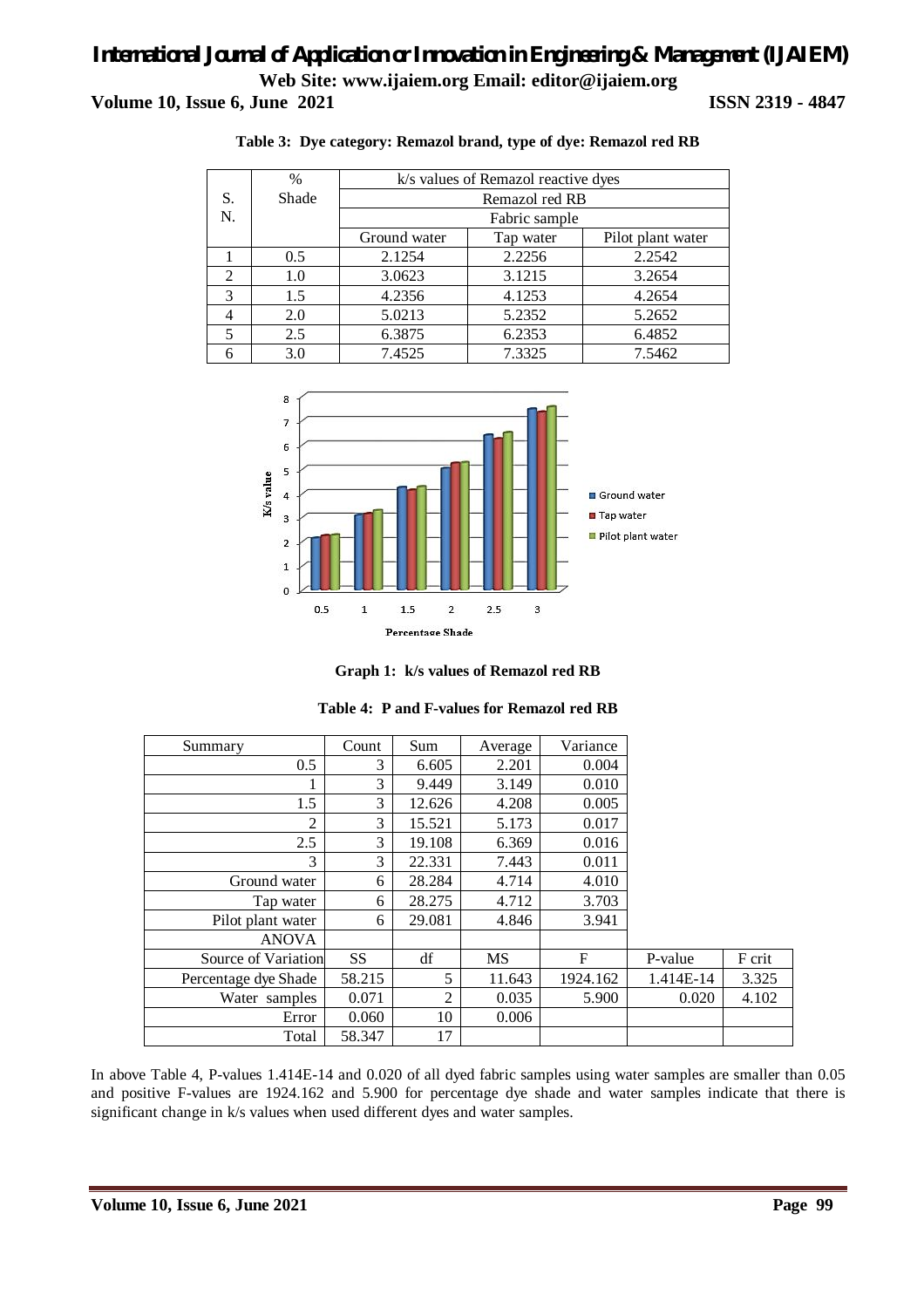|               | $\%$  | k/s values of Remazol reactive dyes |                                |         |  |  |  |  |  |
|---------------|-------|-------------------------------------|--------------------------------|---------|--|--|--|--|--|
| S.            | Shade |                                     | Remazol golden yellow NL       |         |  |  |  |  |  |
| N.            |       |                                     | Fabric sample                  |         |  |  |  |  |  |
|               |       | Ground water                        | Pilot plant water<br>Tap water |         |  |  |  |  |  |
|               | 0.5   | 2.8955                              | 3.0254                         | 3.1542  |  |  |  |  |  |
| 2             | 1.0   | 5.1022                              | 5.2352                         | 5.5495  |  |  |  |  |  |
| $\mathcal{R}$ | 1.5   | 7.0546                              | 7.0125                         | 7.1651  |  |  |  |  |  |
|               | 2.0   | 9.8574                              | 9.8754                         | 9.9565  |  |  |  |  |  |
| 5             | 2.5   | 12.2351                             | 12.4525                        | 12.4865 |  |  |  |  |  |
|               | 3.0   | 14.8985                             | 15.0545                        | 15.2656 |  |  |  |  |  |

**Table 5: Dye category: Remazol brand, type of dye: Remazol golden yellow RNL**



**Graph 2: k/s values of Remazol golden yellow RNL**

| Summary              | Count     | Sum            | Average   | Variance |           |        |
|----------------------|-----------|----------------|-----------|----------|-----------|--------|
| 0.5                  | 3         | 9.075          | 3.025     | 0.016    |           |        |
|                      | 3         | 15.886         | 5.295     | 0.052    |           |        |
| 1.5                  | 3         | 21.232         | 7.077     | 0.006    |           |        |
| 2                    | 3         | 29.689         | 9.896     | 0.002    |           |        |
| 2.5                  | 3         | 37.174         | 12.391    | 0.018    |           |        |
| 3                    | 3         | 45.218         | 15.072    | 0.033    |           |        |
| Ground water         | 6         | 52.043         | 8.673     | 20.319   |           |        |
| Tap water            | 6         | 52.655         | 8.775     | 20.572   |           |        |
| Pilot plant water    | 6         | 53.577         | 8.929     | 20.348   |           |        |
| <b>ANOVA</b>         |           |                |           |          |           |        |
| Source of Variation  | <b>SS</b> | df             | <b>MS</b> | F        | P-value   | F crit |
| Percentage dye Shade | 306.140   | 5              | 61.228    | 9674.969 | 4.422E-18 | 3.325  |
| Water samples        | 0.198     | $\overline{2}$ | 0.099     | 15.705   | 0.000     | 4.102  |
| Error                | 0.063     | 10             | 0.006     |          |           |        |
| Total                | 306.402   | 17             |           |          |           |        |

|  | Table 6: P and F-values for Remazol golden yellow RNL |  |  |  |
|--|-------------------------------------------------------|--|--|--|
|  |                                                       |  |  |  |

In above Table 6, P-values 4.422E-18and 0.000 of all dyed fabric samples using water samples are smaller than 0.05 and positive F-values are 9674.969 and 15.705 for percentage dye shade and water samples indicate that there is significant change in k/s values when used different dyes and water samples.

**Table 7: Dye category: Remazol brand, type of dye: Remazol turquoise blue G**

| -- -<br>$\sim$ $\sim$ | - - | $  -$ |                                  | $\overline{\phantom{a}}$ | $\sim$ $\sim$ $\sim$ |
|-----------------------|-----|-------|----------------------------------|--------------------------|----------------------|
|                       |     | $\%$  | dyes<br>$\sim$ $\sim$<br>21<br>. |                          |                      |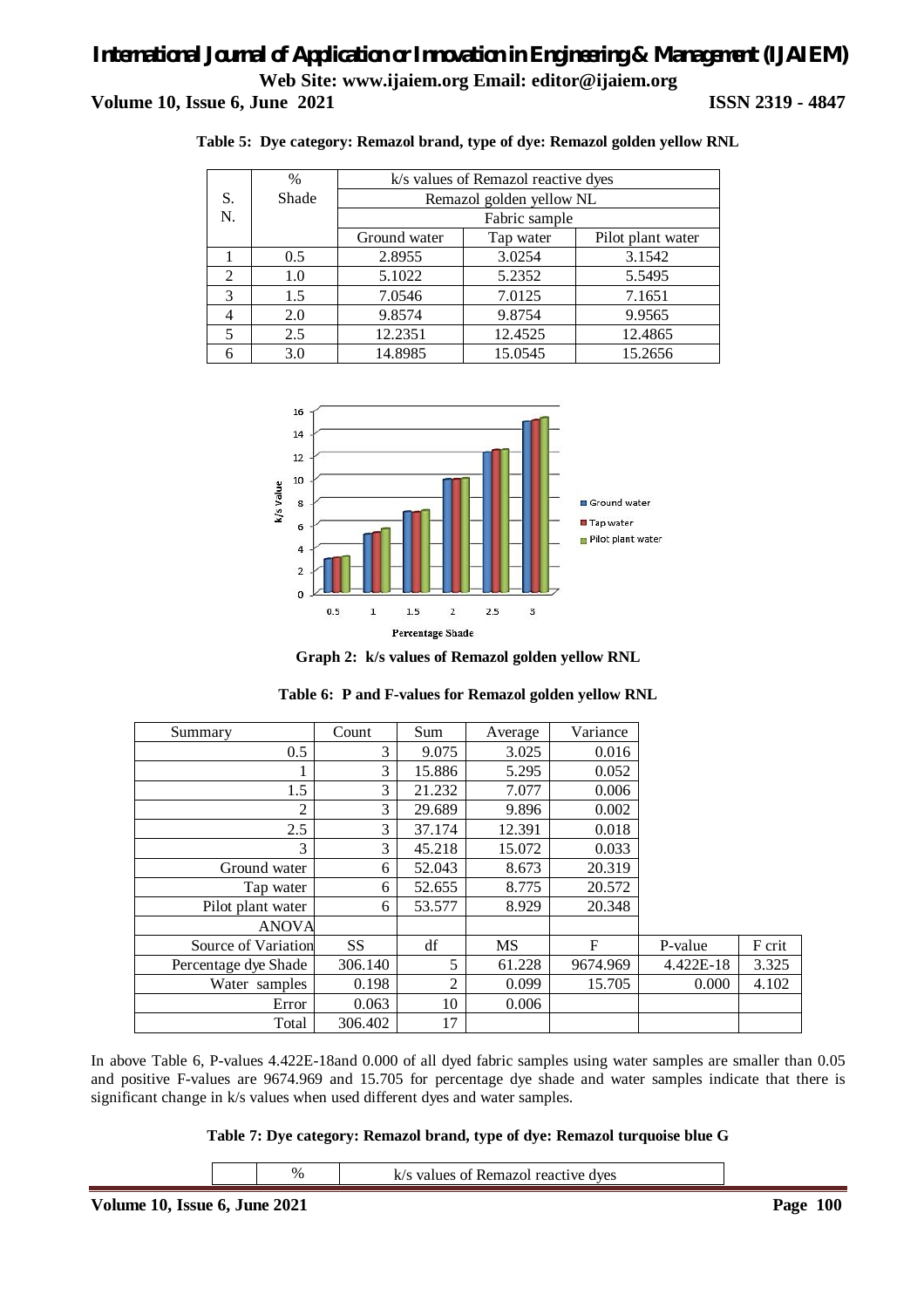## *International Journal of Application or Innovation in Engineering & Management (IJAIEM)* **Web Site: www.ijaiem.org Email: editor@ijaiem.org**

**Volume 10, Issue 6, June 2021 ISSN 2319 - 4847** 

| S.             | Shade | Remazol turquoise blue G |           |                   |  |  |  |
|----------------|-------|--------------------------|-----------|-------------------|--|--|--|
| N.             |       | Fabric sample            |           |                   |  |  |  |
|                |       | Ground water             | Tap water | Pilot plant water |  |  |  |
|                | 0.5   | 9.2547                   | 9.2524    | 9.9852            |  |  |  |
| 2              | 1.0   | 11.2514                  | 11.2252   | 12.5956           |  |  |  |
| 3              | 1.5   | 17.3845                  | 17.5552   | 18.4825           |  |  |  |
| $\overline{4}$ | 2.0   | 19.4578                  | 19.4879   | 20.5693           |  |  |  |
| 5              | 2.5   | 20.6654                  | 21.5652   | 22.5648           |  |  |  |
|                | 3.0   | 23.5825                  | 23.8989   | 24.9556           |  |  |  |



**Graph 3: k/s values of Remazol turquoise blue G**

| Summary              | Count     | Sum            | Average | Variance |           |        |
|----------------------|-----------|----------------|---------|----------|-----------|--------|
| 0.5                  | 3         | 28.492         | 9.497   | 0.178    |           |        |
|                      | 3         | 35.072         | 11.690  | 0.614    |           |        |
| 1.5                  | 3         | 53.422         | 17.807  | 0.349    |           |        |
| $\overline{2}$       | 3         | 59.515         | 19.838  | 0.400    |           |        |
| 2.5                  | 3         | 64.795         | 21.598  | 0.902    |           |        |
| 3                    | 3         | 72.437         | 24.145  | 0.517    |           |        |
| Ground water         | 6         | 101.596        | 16.932  | 31.192   |           |        |
| Tap water            | 6         | 102.984        | 17.164  | 33.629   |           |        |
| Pilot plant water    | 6         | 109.153        | 18.192  | 33.854   |           |        |
| <b>ANOVA</b>         |           |                |         |          |           |        |
| Source of Variation  | <b>SS</b> | df             | MS      | F        | P-value   | F crit |
| Percentage dye Shade | 492.850   | 5              | 98.570  | 1853.351 | 1.705E-14 | 3.325  |
| Water samples        | 5.393     | $\overline{2}$ | 2.696   | 50.702   | 5.827E-06 | 4.102  |
| Error                | 0.531     | 10             | 0.053   |          |           |        |
| Total                | 498.775   | 17             |         |          |           |        |

### **Table 8: P and F-values for Remazol turquoise blue G**

In above Table 8, P-values 1.705E-14 and 5.827E-06 of all dyed fabric samples using water samples are smaller than 0.05 and positive F-values are 1853.351 and 50.702 for percentage dye shade and water samples indicate that there is significant change in k/s values when used different dyes and water samples.

Following Table 9 shows type of dye and comparison of colour shades of fabric processed with ground water, tap water and pilot plant water. Fig 3 shows photograph of fabric samples dyed with various dyes.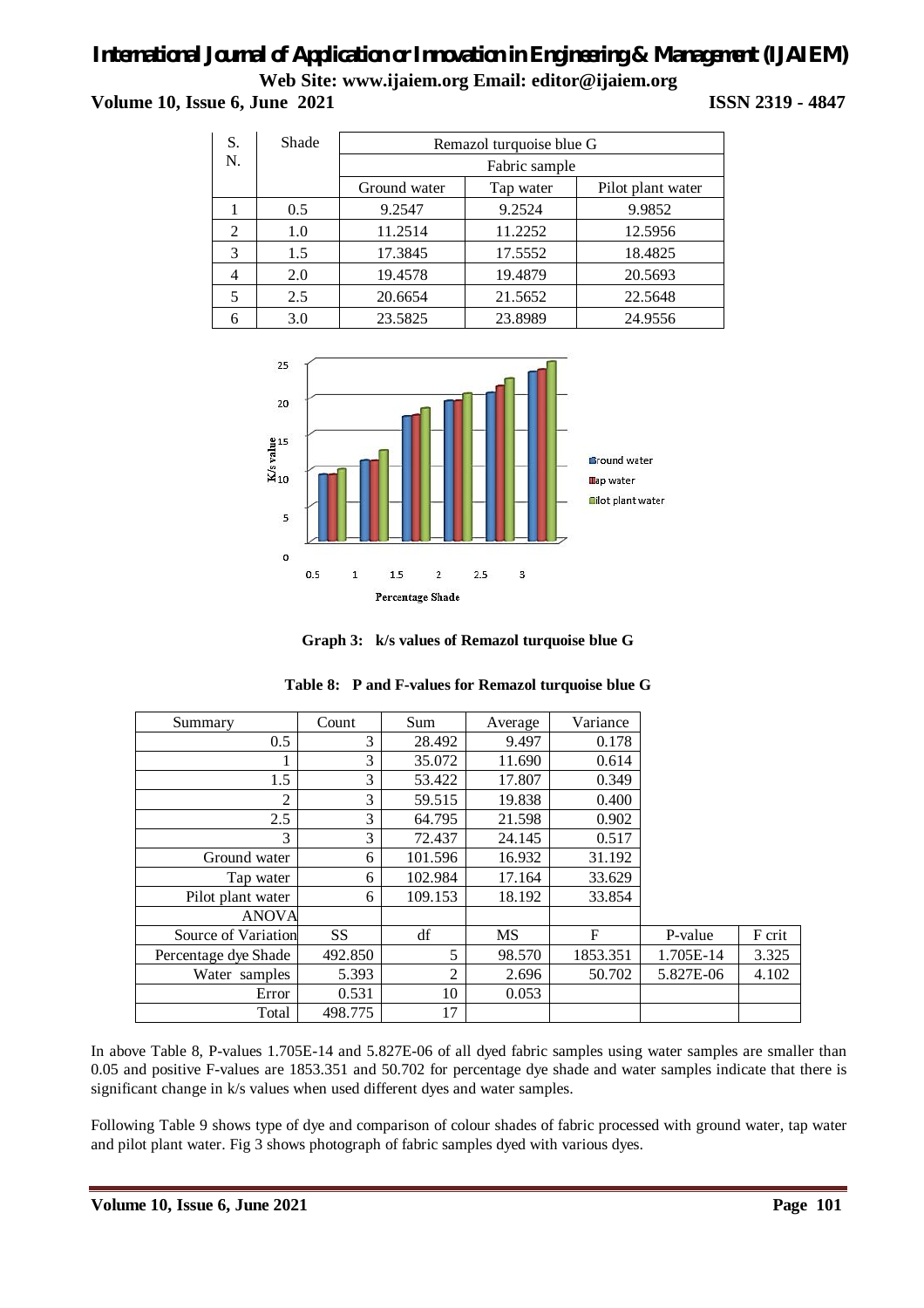



**Fig 3: Photograph of fabric samples dyed with various dyes.**

### **5. CONCLUSION**

Tables 3, 5 and 7 show k/s values of cotton fabric dyed with various dyes using percentage shade in evaluation ranges from 0.5 % to 3.0 % with an interval of 0.5 %. From the results obtained it is clear that k/s values fabric samples dyed by using pilot plant water are higher than other two types of water. Average dye depth increases of 5% to 10% can be observed in case of pilot plant water compared with other two. This ultimately results in saving in quantity of dye of the textile industry. Tables 3, 5 and 7 shows that average k/s values of fabric sample dyed by using pilot plant water are greater than k/s values of fabric sample dyed by using ground water and tap water.

### **References**

- [1] M. Javaid Mugal et.al., "Dye fixation and decolorization of vinyl sulphone reactive dyes by using dicyandiamide fixer in the presence of ferric chloride" Journal of Saudi Chemical Society, Production and hosting by Elsevier 17, pp. 23–28, 2013.
- [2] Md. Rezal Karim et.al., "Exploitation of seawater for cotton and polyester fabrics coloration" Heli yon, pp. 1-8, (2021).
- [3] S.N. Chattopadhyay et. al., "Reuse of reactive dyes for dyeing of jute fabric", Bioresource Technology, Elsevier journal 97, 77–83, 2006.
- [4] Razia Sultana and M. Zulhsh Uddin, "Compatibility Testing of Reactive Dyes", Journal of Mechanical Engineering, vol. ME38, pp 61-64, 2007.
- [5] N. Ahmed, et al, "The Use of Reflectance Measurements in the Determination of Fixation of Reactive Dyes to Cotton", COLOR research and application, Volume 31, Number 2, pp 117-121, 2006.
- [6] Haque et al., "Compatibility analysis of reactive dyes by exhaustion-fixation and adsorption isotherm on knitted cotton fabric" Fashion and Textiles Springer open journal pp 2:3, 2015.
- [7] N.P. Sonaje and M.B. Chougule, "Experimental analysis of k/s values of cotton fabric processed with recycled wastewater" Volume 2, Issue 8, pp 28-31, 2013.
- [8] Jining Wang et. al., "Dyeing Property and Adsorption Kinetics of Reactive Dyes for Cotton Textiles in Salt-Free Non-Aqueous Dyeing Systems" Polymers, pp 1-16, 2018
- [9] Real Statistics Using Excel, http://www.real-statistics.com., [Accessed: Nov. 23, 2020].